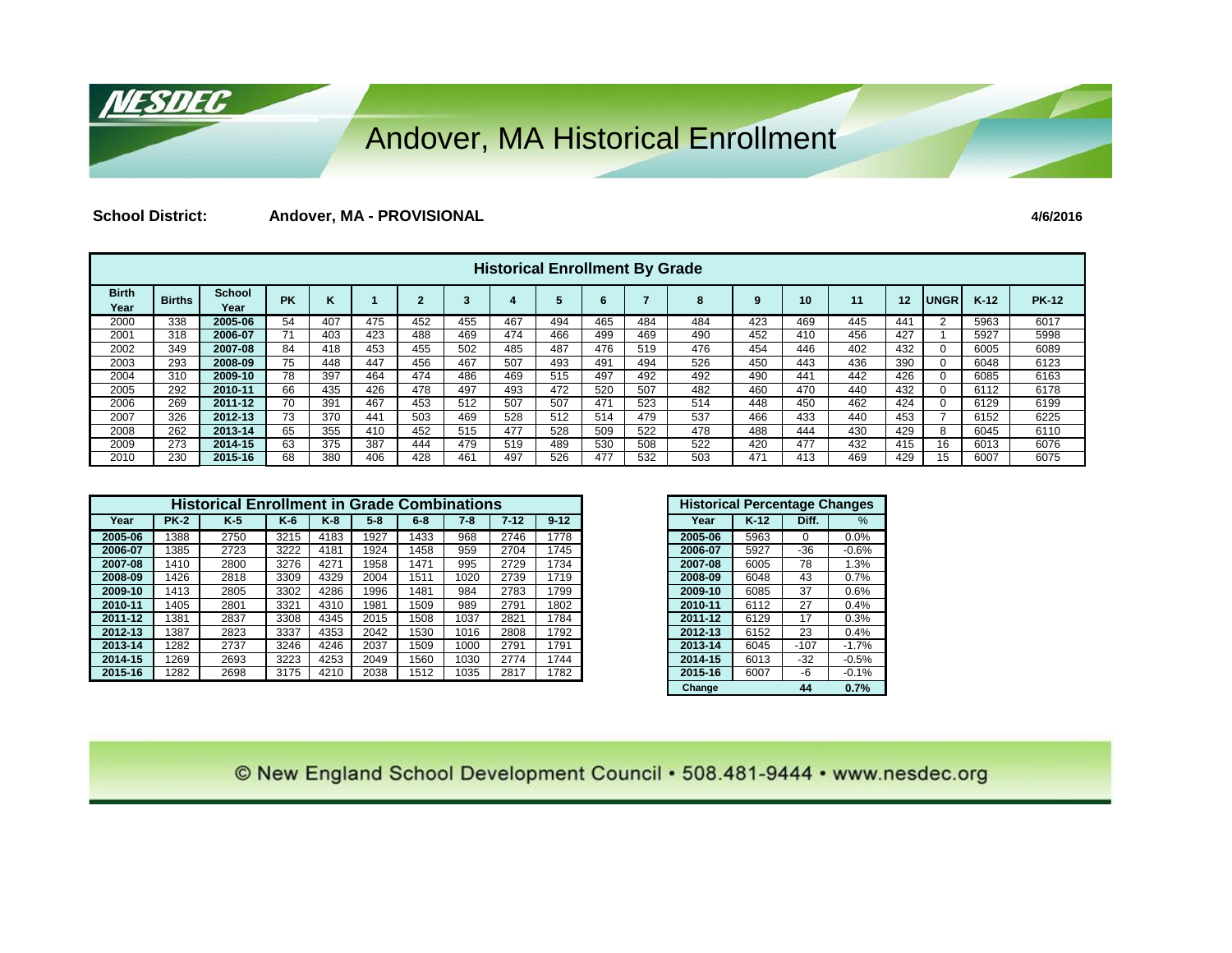Andover, MA Historical Enrollment

**NESDEC** 

#### **PK-12, 2005-2015**

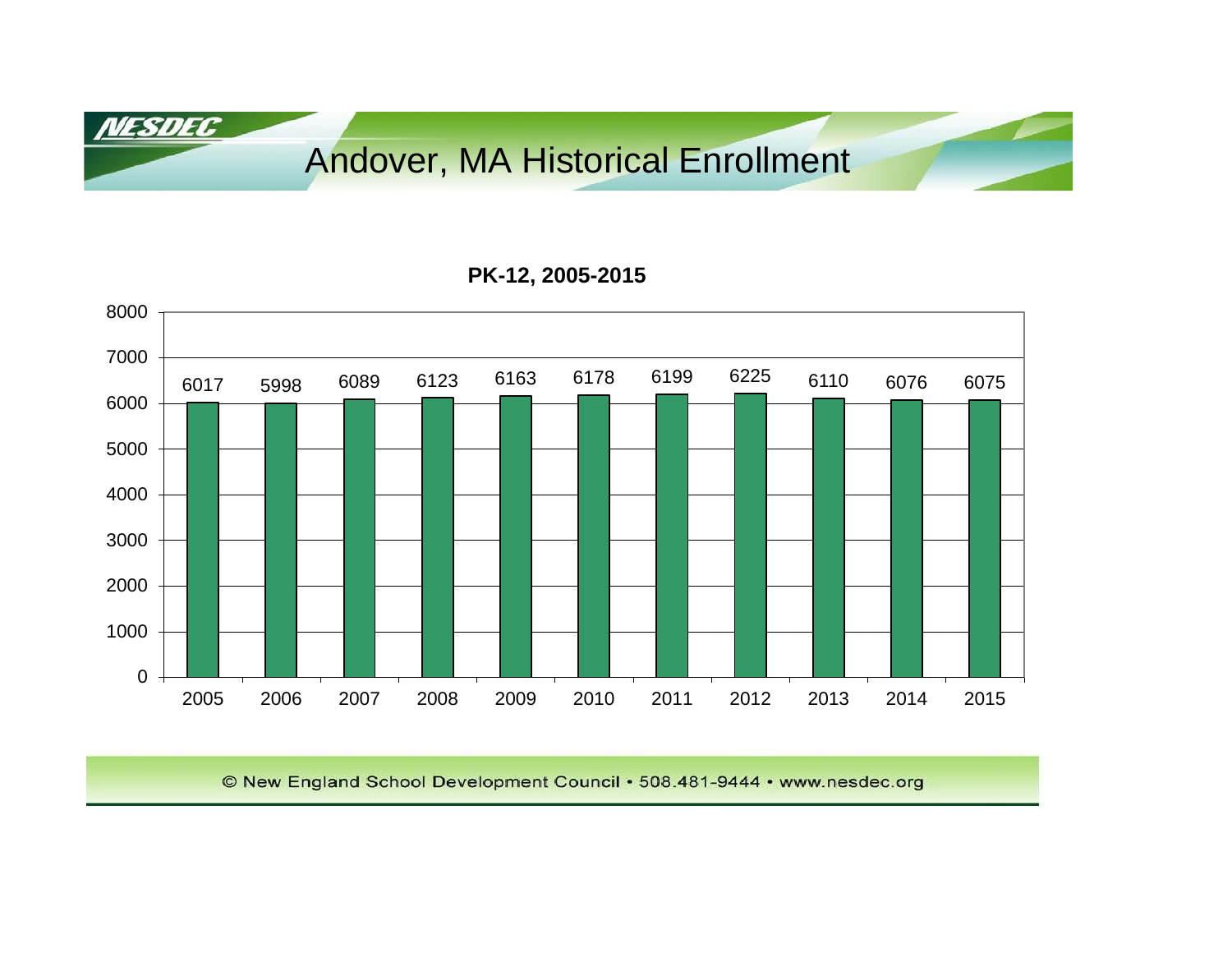### Andover, MA Projected Enrollment - PROVISIONAL\*

NESDEC

| <b>School District:</b>                                                                                                                                 |                                                                                                                                                                                                         |        | Andover, MA - PROVISIONAL                                                                                                                                                                                |                 |         |       |                |          |                         |     |                                         |                |             |        |                                     |         |     |             | 4/6/2016 |              |
|---------------------------------------------------------------------------------------------------------------------------------------------------------|---------------------------------------------------------------------------------------------------------------------------------------------------------------------------------------------------------|--------|----------------------------------------------------------------------------------------------------------------------------------------------------------------------------------------------------------|-----------------|---------|-------|----------------|----------|-------------------------|-----|-----------------------------------------|----------------|-------------|--------|-------------------------------------|---------|-----|-------------|----------|--------------|
|                                                                                                                                                         |                                                                                                                                                                                                         |        | Projection assumes that additional new families will move into Andover - some into newly constructed homes, others into homes vacated by longer-term residents who are downsizing yet remaining in town. |                 |         |       |                |          |                         |     |                                         |                |             |        |                                     |         |     |             |          |              |
|                                                                                                                                                         |                                                                                                                                                                                                         |        |                                                                                                                                                                                                          |                 |         |       |                |          |                         |     | <b>Enrollment Projections By Grade*</b> |                |             |        |                                     |         |     |             |          |              |
| <b>Birth Year</b>                                                                                                                                       | <b>Births</b>                                                                                                                                                                                           |        | School<br>Year                                                                                                                                                                                           | <b>PK</b>       | ĸ       | -1    | $\overline{2}$ | 3        | $\overline{\mathbf{4}}$ | 5   | 6                                       | $\overline{7}$ | 8           | 9      | 10                                  | 11      | 12  | <b>UNGR</b> | $K-12$   | <b>PK-12</b> |
| 2010                                                                                                                                                    | 230                                                                                                                                                                                                     |        | 2015-16                                                                                                                                                                                                  | 68              | 380     | 406   | 428            | 461      | 497                     | 526 | 477                                     | 532            | 503         | 471    | 413                                 | 469     | 429 | 15          | 6007     | 6075         |
| 2011                                                                                                                                                    | 231                                                                                                                                                                                                     |        | 2016-17                                                                                                                                                                                                  | $\overline{70}$ | 409     | 434   | 454            | 465      | 490                     | 523 | 531                                     | 490            | 540         | 456    | 462                                 | 411     | 464 | 15          | 6144     | 6214         |
| 2012                                                                                                                                                    | 228                                                                                                                                                                                                     |        | 2017-18                                                                                                                                                                                                  | $\overline{72}$ | 368     | 456   | 474            | 482      | 484                     | 506 | 523                                     | 534            | 488         | 484    | 443                                 | 454     | 402 | 15          | 6113     | 6185         |
| 2013                                                                                                                                                    | 249                                                                                                                                                                                                     |        | 2018-19                                                                                                                                                                                                  | 74              | 394     | 416   | 503            | 508      | 508                     | 505 | 512                                     | 536            | 532         | 438    | 470                                 | 436     | 444 | 15          | 6217     | 6291         |
| 2014                                                                                                                                                    | 268                                                                                                                                                                                                     |        | 2019-20                                                                                                                                                                                                  | 76              | 391     | 435   | 450            | 528      | 524                     | 520 | 501                                     | 515            | 534         | 477    | 425                                 | 462     | 426 | 15          | 6203     | 6279         |
| 2015                                                                                                                                                    | 241                                                                                                                                                                                                     | (est.) | 2020-21                                                                                                                                                                                                  | 78              | 352     | 432   | 470            | 473      | 544                     | 536 | 515                                     | 504            | 513         | 479    | 463                                 | 418     | 452 | 15          | 6166     | 6244         |
| 2016                                                                                                                                                    | 243                                                                                                                                                                                                     | (est.) | 2021-22                                                                                                                                                                                                  | 80              | 355     | 388   | 467            | 494      | 488                     | 556 | 531                                     | 518            | 502         | 460    | 465                                 | 455     | 409 | 15          | 6103     | 6183         |
| 2017                                                                                                                                                    | 248                                                                                                                                                                                                     | (est.  | 2022-23                                                                                                                                                                                                  | 82              | 362     | 392   | 420            | 491      | 509                     | 499 | 551                                     | 534            | 516         | 450    | 447                                 | 457     | 445 | 15          | 6088     | 6170         |
| 2018                                                                                                                                                    | 256                                                                                                                                                                                                     | (est.  | 2023-24                                                                                                                                                                                                  | 84              | 374     | 400   | 424            | 441      | 506                     | 521 | 495                                     | 554            | 532         | 463    | 437                                 | 439     | 447 | 15          | 6048     | 6132         |
| 2019                                                                                                                                                    | 264                                                                                                                                                                                                     | (est.) | 2024-25                                                                                                                                                                                                  | 86              | 386     | 413   | 433            | 445      | 455                     | 518 | 516                                     | 498            | 552         | 477    | 450                                 | 430     | 429 | 15          | 6017     | 6103         |
| 426<br>447<br>455<br>459<br>519<br>272<br>88<br>397<br>465<br>513<br>496<br>495<br>463<br>442<br>420<br>15<br>2020<br>2025-26<br>6012<br>6100<br>(est.) |                                                                                                                                                                                                         |        |                                                                                                                                                                                                          |                 |         |       |                |          |                         |     |                                         |                |             |        |                                     |         |     |             |          |              |
|                                                                                                                                                         |                                                                                                                                                                                                         |        | Projected Enrollment in Grade Combinations*                                                                                                                                                              |                 |         |       |                |          |                         |     |                                         |                |             |        | <b>Projected Percentage Changes</b> |         |     |             |          |              |
| Year                                                                                                                                                    | <b>PK-2</b>                                                                                                                                                                                             | $K-5$  | $K-6$                                                                                                                                                                                                    | $K-8$           | $5 - 8$ | $6-8$ | $7 - 8$        | $7 - 12$ | $9 - 12$                |     |                                         |                | Year        | $K-12$ | Diff.                               | %       |     |             |          |              |
| 2015-16                                                                                                                                                 | 1282                                                                                                                                                                                                    | 2698   | 3175                                                                                                                                                                                                     | 4210            | 2038    | 1512  | 1035           | 2817     | 1782                    |     |                                         |                | 2015-16     | 6007   | $\mathbf 0$                         | 0.0%    |     |             |          |              |
| 2016-17                                                                                                                                                 | 1367                                                                                                                                                                                                    | 2775   | 3306                                                                                                                                                                                                     | 4336            | 2084    | 1561  | 1030           | 2823     | 1793                    |     |                                         |                | 2016-17     | 6144   | 137                                 | 2.3%    |     |             |          |              |
| 2017-18                                                                                                                                                 | 1370                                                                                                                                                                                                    | 2770   | 3293                                                                                                                                                                                                     | 4315            | 2051    | 1545  | 1022           | 2805     | 1783                    |     |                                         |                | 2017-18     | 6113   | $-31$                               | $-0.5%$ |     |             |          |              |
| 2018-19                                                                                                                                                 | 1387                                                                                                                                                                                                    | 2834   | 3346                                                                                                                                                                                                     | 4414            | 2085    | 1580  | 1068           | 2856     | 1788                    |     |                                         |                | 2018-19     | 6217   | 104                                 | 1.7%    |     |             |          |              |
| 2019-20                                                                                                                                                 | 1352                                                                                                                                                                                                    | 2848   | 3349                                                                                                                                                                                                     | 4398            | 2070    | 1550  | 1049           | 2839     | 1790                    |     |                                         |                | 2019-20     | 6203   | $-14$                               | $-0.2%$ |     |             |          |              |
| 2020-21                                                                                                                                                 | 1332                                                                                                                                                                                                    | 2807   | 3322                                                                                                                                                                                                     | 4339            | 2068    | 1532  | 1017           | 2829     | 1812                    |     |                                         |                | 2020-21     | 6166   | $-37$                               | $-0.6%$ |     |             |          |              |
| 2021-22                                                                                                                                                 | 1290                                                                                                                                                                                                    | 2748   | 3279                                                                                                                                                                                                     | 4299            | 2107    | 1551  | 1020           | 2809     | 1789                    |     |                                         |                | $2021 - 22$ | 6103   | $-63$                               | $-1.0%$ |     |             |          |              |
| 2022-23                                                                                                                                                 | 1256                                                                                                                                                                                                    | 2673   | 3224                                                                                                                                                                                                     | 4274            | 2100    | 1601  | 1050           | 2849     | 1799                    |     |                                         |                | 2022-23     | 6088   | $-15$                               | $-0.2%$ |     |             |          |              |
| 2023-24                                                                                                                                                 | 1282                                                                                                                                                                                                    | 2666   | 3161                                                                                                                                                                                                     | 4247            | 2102    | 1581  | 1086           | 2872     | 1786                    |     |                                         |                | 2023-24     | 6048   | $-40$                               | $-0.7%$ |     |             |          |              |
| 2024-25                                                                                                                                                 | 1318                                                                                                                                                                                                    | 2650   | 3166                                                                                                                                                                                                     | 4216            | 2084    | 1566  | 1050           | 2836     | 1786                    |     |                                         |                | 2024-25     | 6017   | $-31$                               | $-0.5%$ |     |             |          |              |
| 2025-26                                                                                                                                                 | 1358                                                                                                                                                                                                    | 2649   | 3162                                                                                                                                                                                                     | 4177            | 1993    | 1528  | 1015           | 2835     | 1820                    |     |                                         |                | 2025-26     | 6012   | $-5$                                | $-0.1%$ |     |             |          |              |
|                                                                                                                                                         | Births for 2017-2020 increased based upon estimates from Donahue Institute and MAPC.<br>5<br>0.1%<br>Change<br>Projections are more reliable for Years #1-5 in the future than for Years #6 and beyond. |        |                                                                                                                                                                                                          |                 |         |       |                |          |                         |     |                                         |                |             |        |                                     |         |     |             |          |              |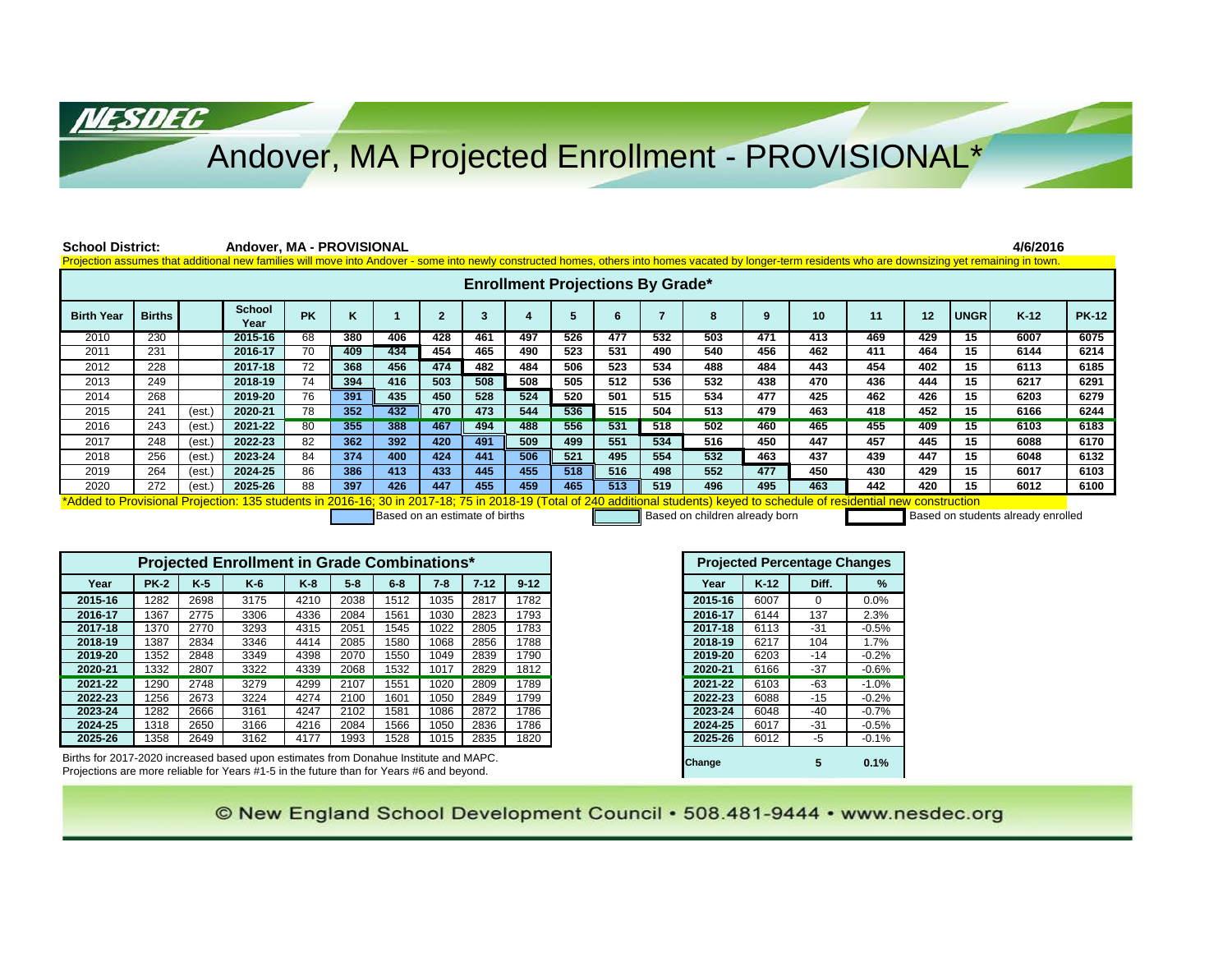Andover, MA Projected Enrollment

<u>NESDEC</u>

#### **PK-12 TO 2025 Based On Data Through School Year 2015-16**

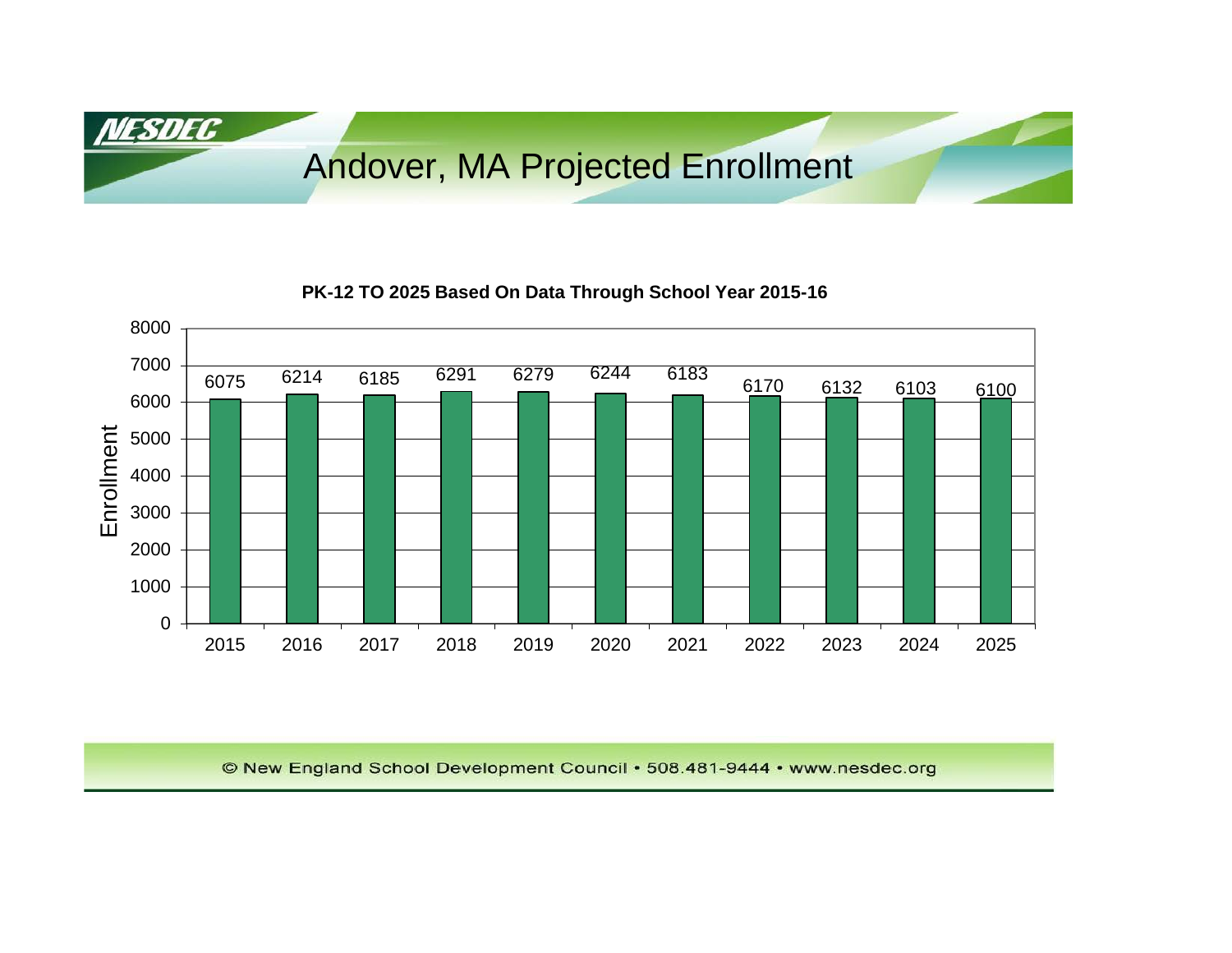## Andover, MA Historical & Projected Enrollment

NESDEC

#### **PK-12, 2005-2025**

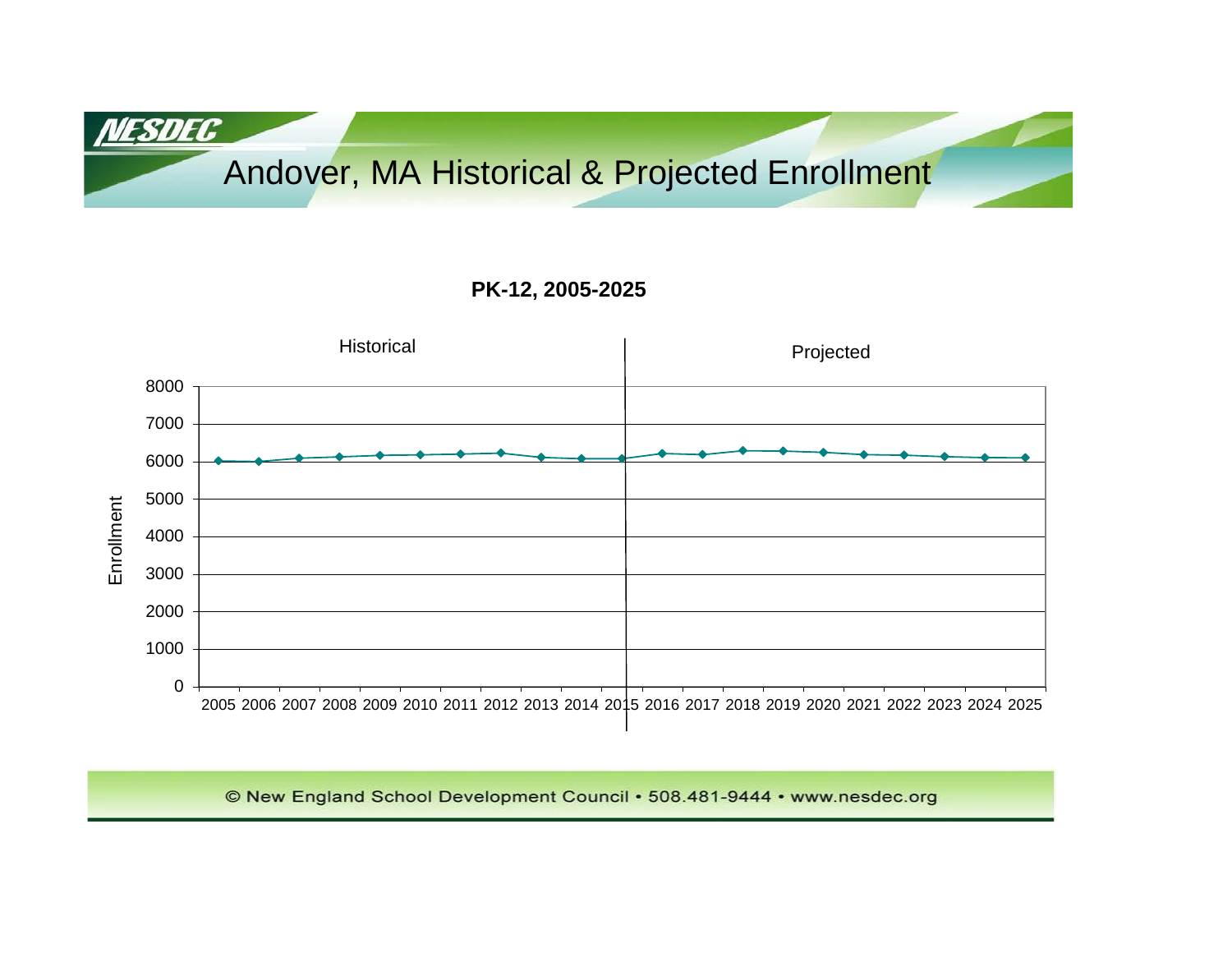# Andover, MA Birth-to-Kindergarten Relationship

NESDEC